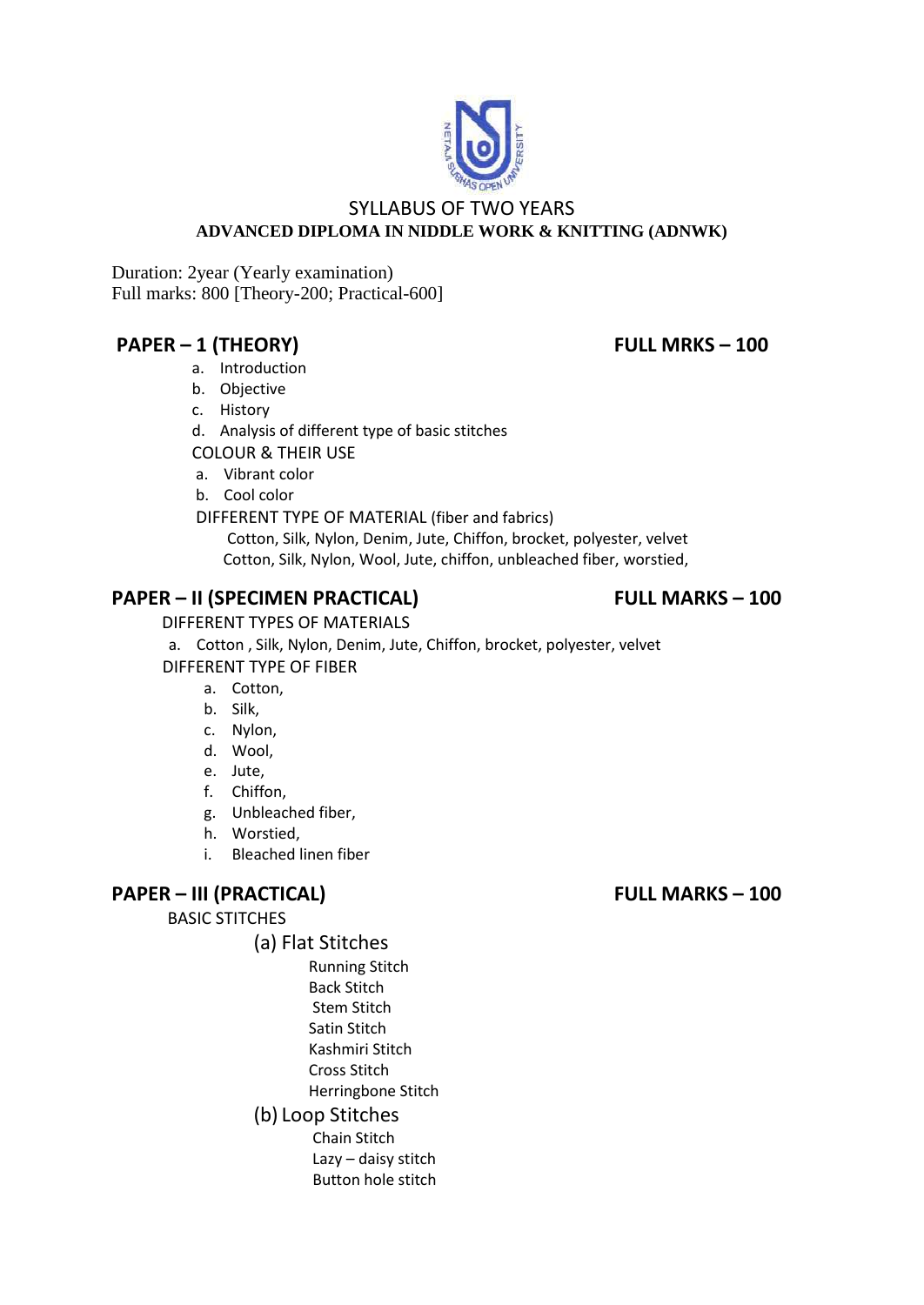- Blanket stitch Fishbone stitch Feather stitch Fly stitch
- (c) Knotted Stitches
	- French knot stitch Double knot stitch
	- Bullion knot stitch

# **PAPER – IV (THEORY) FULL MARKS – 100**

- **Introduction**
- **•** Objective
- Analysis About Print, Design and Knitting
- Combination of stitches & work styles
- About Machine/ parts EMBROIDERY.
- **Analysis of dress**

# **PAPER – V (SPECIMEN) FULL MARKS – 100**

APPLICATION OF PRINT, DESIGN, KNITTING & APPLIQUE

 Batik, Badhni, Fabric Painting, Knitting (cap, coat, socks, maflar, half – slip)

# **PAPER – VI (PRACTICAL) FULL MARKS – 100**

# COMBINATION OF STITCHES & WORK STYLES

Different types of edges (Hem stitches, scallops, Lace & rolled hem)

- Long & Short Shed work Satin & French knot stitches
	- **Appliqué work.**
	- **Cross stitch.**
	- **Tapestry Stitch.**
	- **Shadow work.**
	- **Mirror work.**
	- English Smocking.
	- Cutwork

# **PAPER – VII (PRACTICAL) FULL MARKS – 100**

# EMBROIDERY

- BASIC STITCHES (the following is optional)
- (a) On Treadle Sewing Machine
	- **Running Stitch**
	- **Satin Stitch**
	- Cording Stitch
	- **Long & Short Stitch**
	- **Stem Stitch**
	- Back Stitch
- (b) On Automatic Zigzag Lock Stitch Machine
	- **Running Stitch**
	- **Satin Stitch**
	- **•** Cording Stitch
	- **Stem Stitch**
	- **E** Zig- Zag Stitch